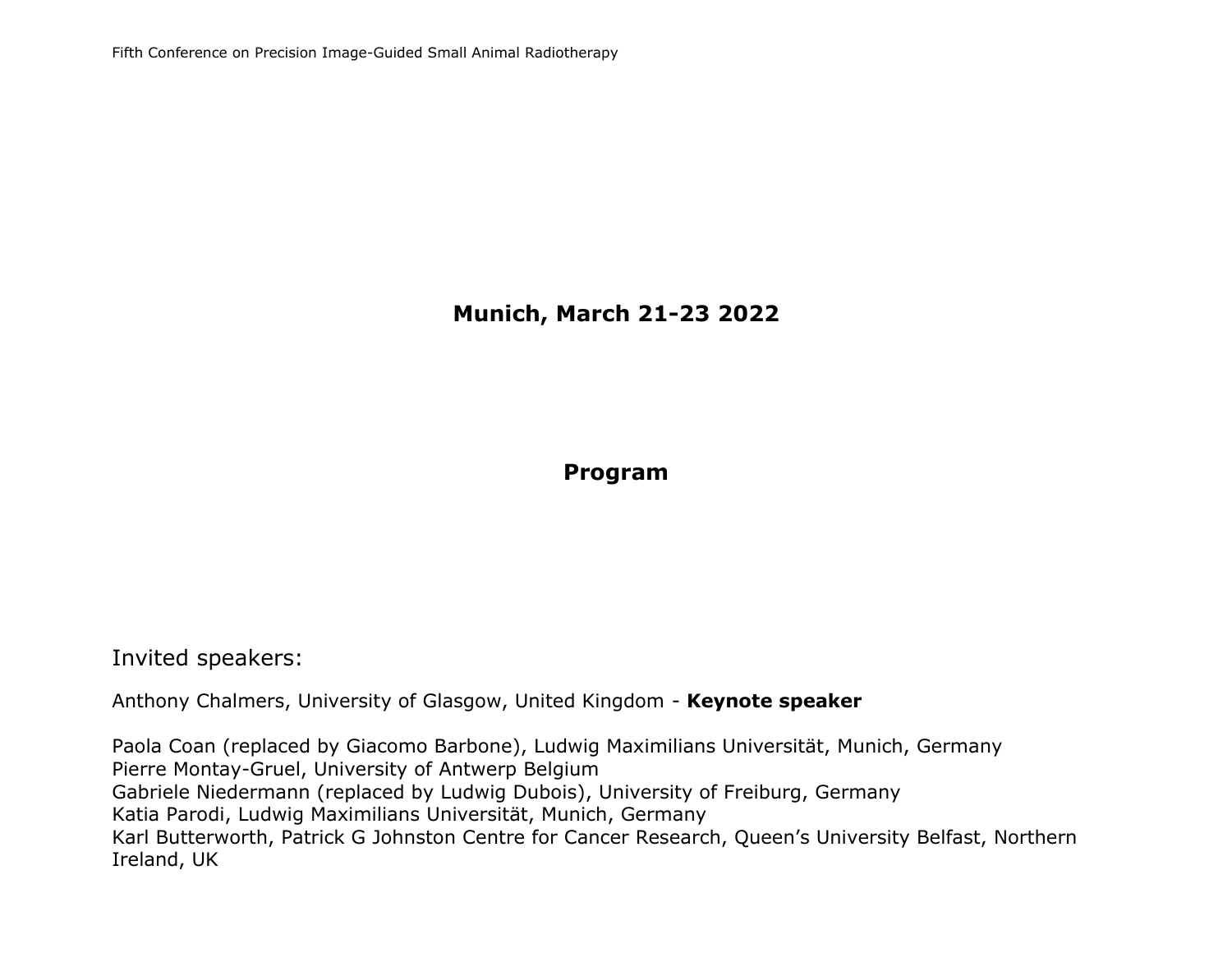#### **Monday March 21**

| 8.30-9.00                                                                                                                 | Registration                                                                                                                                                                  |  |  |  |
|---------------------------------------------------------------------------------------------------------------------------|-------------------------------------------------------------------------------------------------------------------------------------------------------------------------------|--|--|--|
| $9.00 - 9.10$                                                                                                             | Opening address: K Parodi, K Lauber, G Landry, F Verhaegen (Munich, Maastricht)                                                                                               |  |  |  |
| $9.10 - 9.50$                                                                                                             | <b>KEYNOTE ADDRESS, Chair: K Lauber</b>                                                                                                                                       |  |  |  |
| A Chalmers - Translational aspects of image-guided preclinical precision radiation studies: maximizing clinical relevance |                                                                                                                                                                               |  |  |  |
| <b>Novel irradiation modalities. Chair: F Verhaegen</b>                                                                   |                                                                                                                                                                               |  |  |  |
| $9.50 - 10.15$                                                                                                            | INVITED: P Montay-Gruel - FLASH radiation therapy: long term neurocognitive benefits and GBM treatment optimization in mouse models                                           |  |  |  |
| 10.15-10.27                                                                                                               | J Metzkes-Ng - Laser-plasma based proton accelerators for small animal pre-clinical radiation research [ONLINE]                                                               |  |  |  |
| $10.27 - 12.39$                                                                                                           | J Groen - Robust, plan-based locoregional heating in small animals using the newly developed ALBA micro8 hyperthermia system                                                  |  |  |  |
| 10.40-11.10                                                                                                               | <b>Coffee break</b>                                                                                                                                                           |  |  |  |
|                                                                                                                           | Tumor targeting. Chair: K Lauber                                                                                                                                              |  |  |  |
| 11.10-11.35                                                                                                               | INVITED: L Dubois (replacing G Niedermann) - Preclinical evaluation of radiotherapy/immunotherapy combinations and its theranostic evaluation                                 |  |  |  |
| 11.35-11.47                                                                                                               | L Dubois - Photodynamic therapy triggered by X-rays: a novel approach to cancer treatment.                                                                                    |  |  |  |
| 11.47-11.59                                                                                                               | M Orth - Fractionated, CT-based irradiation plus inhibition of DNA-dependent protein kinase (DNA-PKcs) as a treatment approach for pancreatic<br>ductal adenocarcinoma (PDAC) |  |  |  |
| $11.59 - 12.11$                                                                                                           | M Gillespie - A Pre-Clinical Testing Platform to Develop Novel Radiotherapy Immunotherapy Treatment Combinations in Locally Advanced Rectal<br>Cancer                         |  |  |  |
| $12.11 - 12.23$                                                                                                           | T Frenzel - Improving locally ablative radiotherapy of mice with subcutaneously implanted tumor nodules                                                                       |  |  |  |
| 12.23-12.45                                                                                                               | Discussion Session I- Moderators: K Lauber & F Verhaegen                                                                                                                      |  |  |  |
| 12.45-14.00                                                                                                               | Lunch                                                                                                                                                                         |  |  |  |
|                                                                                                                           | <b>Technology and Imaging. Chair: S Brandenburg</b>                                                                                                                           |  |  |  |
| 14.00-14.12                                                                                                               | G Lovatti - Design study of a novel in-beam PET scanner for a prototype small animal precision proton irradiation platform                                                    |  |  |  |
| 14.12-14.24                                                                                                               | B Rezaeifar - Harnessing artificial intelligence to improve bioluminescence tomography                                                                                        |  |  |  |
| 14.24-14.36                                                                                                               | E Pérès - MRI biomarkers for the detection of radiation-induced brain injury associated to cognitive deficits                                                                 |  |  |  |
| Progress in the field from the manufacturers. Chair: G Landry                                                             |                                                                                                                                                                               |  |  |  |
| 14.36-14.51                                                                                                               | K Beera (Precision X-Ray) - Deep Learning in the Pre-Clinical Space                                                                                                           |  |  |  |
| 14.51-15.06                                                                                                               | M Reinhart (Xstrahl) - Xstrahl news FLASH                                                                                                                                     |  |  |  |
| 15.06-15.21                                                                                                               | B Pouran (MILabs) - VECTorCT-RT: Modular PET-SPECT-Optical-CT platform for high precision image guided radiotherapy                                                           |  |  |  |
| 15.21-15.50                                                                                                               | <b>Coffee break</b>                                                                                                                                                           |  |  |  |
| 15.50-16.05                                                                                                               | M Zeilinger (Molecubes) - Advantages of small animal PET imaging in the development of targeted radiopharmaceuticals                                                          |  |  |  |
| 16.05-16.20                                                                                                               | R Nilsson (RaySearch) - The µ-RayStation TPS for x-ray small animal irradiator-based research                                                                                 |  |  |  |
| 16.20-16.35                                                                                                               | E Traneus (RaySearch) - µ-RayStation for proton IMPT/FLASH and x-ray micro beam small animal research                                                                         |  |  |  |
| 16.35-16.50                                                                                                               | J Perez (Varian) - Expanding FLASH Research                                                                                                                                   |  |  |  |
| 16.50-17.05                                                                                                               | J Uher (Radalytica) - Robotics and photon-counting detectors for image guided irradiation                                                                                     |  |  |  |
| 17.05-17.20                                                                                                               | N Staut (SmART Scientific Solutions) - Current and future developments in preclinical irradiation planning                                                                    |  |  |  |
| 17.20-17.40                                                                                                               | Discussion Session II - Moderators: S Brandenburg & G Landry                                                                                                                  |  |  |  |
|                                                                                                                           | <b>Free evening</b>                                                                                                                                                           |  |  |  |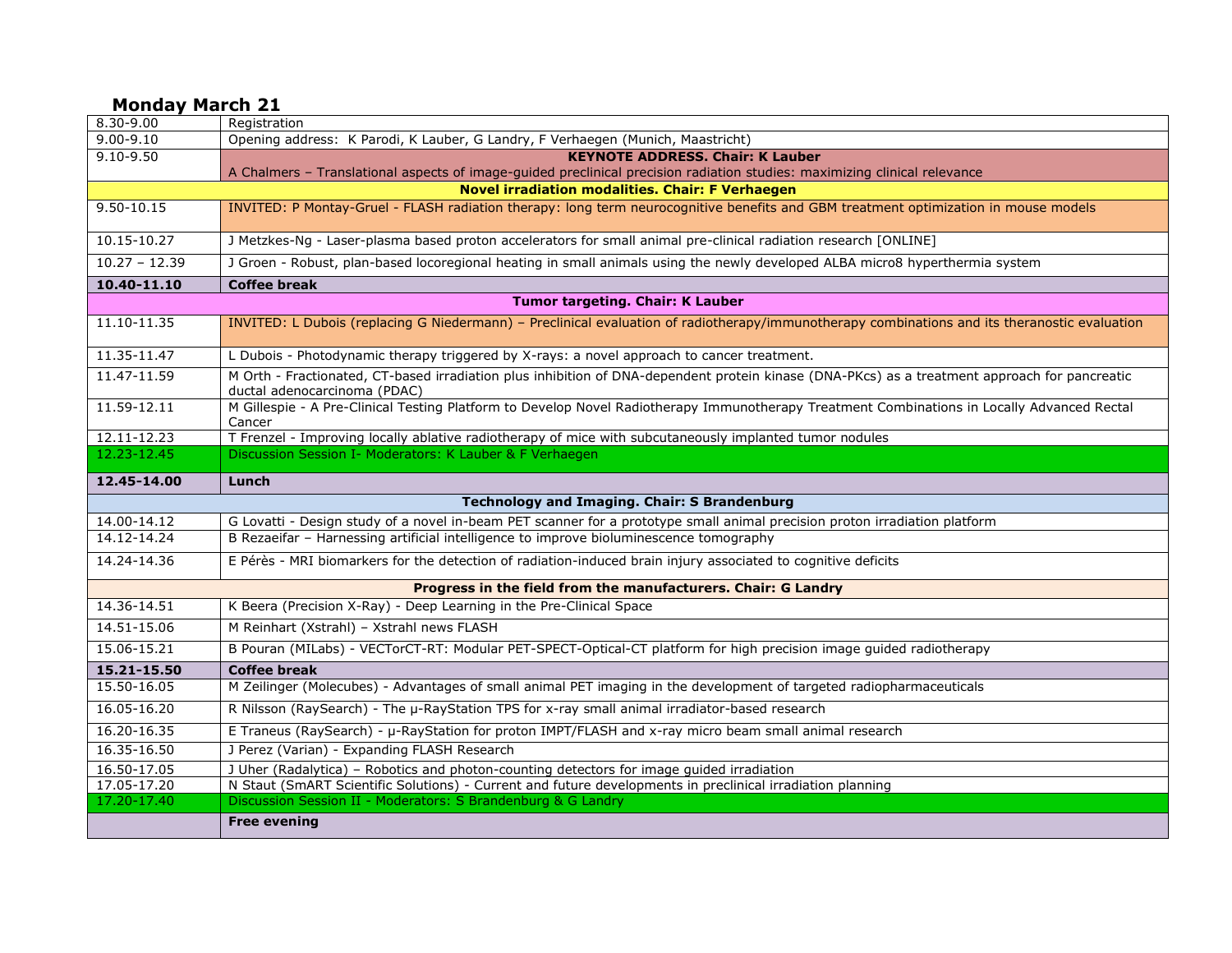#### **Tuesday March 22**

| <b>Targeting normal tissue and tumors. Chair: L Dubois</b> |                                                                                                                                                                                               |  |  |  |
|------------------------------------------------------------|-----------------------------------------------------------------------------------------------------------------------------------------------------------------------------------------------|--|--|--|
| $9.00 - 9.12$                                              | M Ghita - Cardiac sub-volume targeting demonstrates regional sensitivity in the mouse heart                                                                                                   |  |  |  |
| $9.12 - 9.24$                                              | W Sievert - Improved overall survival of mice by reducing lung side effects after high-precision heart irradiation using a Small Animal Radiation<br>Research Platform                        |  |  |  |
| 9.24-9.36                                                  | N Brix - Local and systemic immune responses upon radiotherapy: Combined experiences from preclinical animal studies and the clinical IORT-MC<br>trial                                        |  |  |  |
| 9.36-9.48                                                  | R Bütof - Orthotopic glioblastoma models for evaluation of the CTV concept                                                                                                                    |  |  |  |
| 9.48-10.00                                                 | R d'Alonzo - Fractionated radiotherapy and its effect on the tumor microenvironment: a small animal study [ONLINE]                                                                            |  |  |  |
| 10.00-10.12                                                | J Wiedemann - The necessity of heart sparing for cardiopulmonary recovery after thoracic irradiation investigated in a rat model system of precise<br>lung and heart proton irradiation       |  |  |  |
| 10.12-10.24                                                | J Malimban - External validation of deep learning models for mouse thorax autocontouring                                                                                                      |  |  |  |
| 10.24-11.00                                                | <b>Coffee break</b>                                                                                                                                                                           |  |  |  |
|                                                            | <b>Imaging &amp; Technology. Chair: K Parodi</b>                                                                                                                                              |  |  |  |
| 11.00-11.25                                                | INVITED: G Barbone (replacing Paola Coan) - 3D multi-scale X-ray phase contrast CT as a preclinical tool to study the effects of radiotherapy from<br>organ down to cellular level            |  |  |  |
| 11.25-11.45                                                | Special guest: J Wong - Considerations to translate FLASH radiation treatment                                                                                                                 |  |  |  |
| 11.45-11.57                                                | J Lascaud - Development of a multimodal 3D printed mouse phantom for quality assurance of ionoacoustics for range verification in precision<br>preclinical proton radiation research          |  |  |  |
| 11.57-12.09                                                | B Epel - A 25 mT Preclinical Electron Paramagnetic Resonance Oxygen Imager, JIVA-25, and its application to small animal image-guided<br>radiotherapy                                         |  |  |  |
| 12.09-12.21                                                | S May - Developing image-guided precision radiotherapy in preclinical liver cancer models                                                                                                     |  |  |  |
| 12.21-12.33                                                | K Brown - Preclinical Radiomics: A novel approach linking imaging with biological outcomes in mouse models                                                                                    |  |  |  |
| 12.33-12.50                                                | Discussion Session III - Moderators: L Dubois & K Parodi                                                                                                                                      |  |  |  |
|                                                            |                                                                                                                                                                                               |  |  |  |
| 12.50-14.00                                                | Lunch                                                                                                                                                                                         |  |  |  |
|                                                            | <b>Dosimetry&amp;Technology. Chair: E Traneus</b>                                                                                                                                             |  |  |  |
| 14.00-14.25                                                | INVITED: K Butterworth - 15 Years of small animal image-guided radiotherapy research; Trends, impact & opportunities                                                                          |  |  |  |
| 14.25-14.37                                                | K Stevenson - Optimising a cranial window intravital imaging model for glioblastoma                                                                                                           |  |  |  |
| 14.37-14.49                                                | M Duda - Dual Energy CT Implementation at a Small Animal Radiation Research Platform (SARRP)                                                                                                  |  |  |  |
| 14.49-15.11                                                | I Silvestre Patallo - Development and implementation of an end-to-end dosimetry test for preclinical research with small animals' irradiation<br>platforms                                    |  |  |  |
| 15.11-15.23                                                | M Wegner - Development of a modular, additive manufactured mouse phantom for quality assurance of a small animal irradiation device                                                           |  |  |  |
| 15.23-15.35                                                | A Gasparini - A platform for customized 3D printed heterogeneous mouse phantoms, towards mouse-free validation in preclinical radiotherapy                                                    |  |  |  |
| 15.35-16.00                                                | <b>Coffee break</b>                                                                                                                                                                           |  |  |  |
|                                                            | Proton/carbon beam studies. Chair: M Pinto                                                                                                                                                    |  |  |  |
| 16.00-16.25                                                | INVITED: K Parodi - Development of a novel platform for precision small animal image-guided proton irradiation                                                                                |  |  |  |
| 16.25-16.37                                                | S Brandenburg - IMPACT: image guided particle irradiations for preclinical research                                                                                                           |  |  |  |
| 16.37-16.49                                                | E Beyreuther - Precise image-guided proton irradiation of mouse brain sub-volume                                                                                                              |  |  |  |
| 16.49-17.11                                                | J Bortfeldt - Development of a Small Animal Proton Computed Tomography System using High Precision Single Particle Tracking                                                                   |  |  |  |
| 17.11-17.23                                                | J Bohacova - Irradion - Portable Small Animal Particle Irradiation and Imaging Unit                                                                                                           |  |  |  |
| 17.23-17.35                                                | B Knäusl - Image guided small-animal scanned proton and x-ray reference irradiation - dosimetry, treatment planning and workflow aspects:                                                     |  |  |  |
| 17.35-17.47                                                | experience when setting up a facility<br>S Valable - Comparative preclinical study of the effect of proton therapy versus conventional radiotherapy on circulating leukocytes in a context of |  |  |  |
| 17.47-18.00                                                | brain tumour irradiation<br>Discussion Session IV - Moderators: E Traneus & M Pinto                                                                                                           |  |  |  |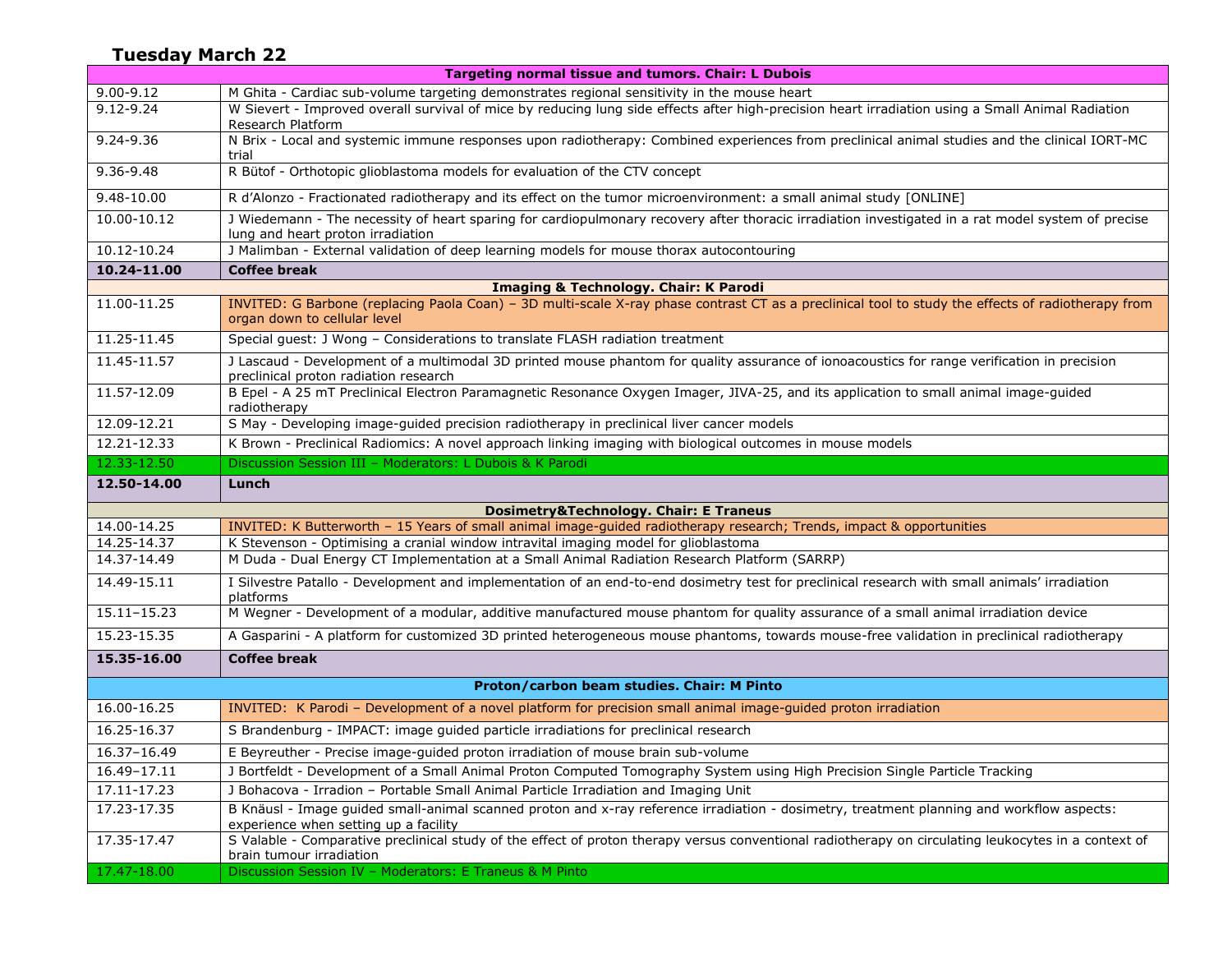| 19.30-20.00          | Symposium Dinner: Restaurant Stemmerhof (Austrian cuisine), Pliganserstrasse 6, Munich |
|----------------------|----------------------------------------------------------------------------------------|
| $20.00$ <sup>-</sup> | https://www.stemmerhof.de/altescheune.html                                             |
|                      | <b>Drinks</b>                                                                          |
|                      | Dinner                                                                                 |

## **Wednesday March 23**

| <b>Targeting normal tissue and tumors. Chair: A Chalmers</b> |                                                                                                                                                              |  |  |  |
|--------------------------------------------------------------|--------------------------------------------------------------------------------------------------------------------------------------------------------------|--|--|--|
| $9.00 - 9.12$                                                | J Bécam - The physical activity attenuates the brain irradiation-induced cerebral and skeletal muscle injuries in the adult rat                              |  |  |  |
| $9.12 - 9.24$                                                | S Dobiash - Radiation response and acute toxicity after high-precision radiotherapy in an orthotopic pancreatic tumor mouse model                            |  |  |  |
| 9.24-9.36                                                    | K Lauber (for U Schötz) - Prognostic biomarkers and targets for personalization of radiotherapy of HNSCC: CD44v6                                             |  |  |  |
| 9.36-9.48                                                    | A Dietrich - MALDI-imaging to study late proton radiation-induced brain injury                                                                               |  |  |  |
| $9.48 - 10.00$                                               | T Hellevik - Exploring the impact of radiotherapy on Cancer-Associated Fibroblasts by antigen-specific PET-imaging                                           |  |  |  |
| 10.00-10.12                                                  | E Curley - Validating image Guided Treatment Plans in Genetically Engineered Mouse Models                                                                    |  |  |  |
| 10.12-10.24                                                  | I Telarovic - Radiotherapy treatment volume in a mouse model of radiation-induced lymphopenia                                                                |  |  |  |
| $10.24 - 10.36$                                              | S Nexhipi - Single cell analysis of microglia activation in proton-irradiated mouse brains                                                                   |  |  |  |
|                                                              |                                                                                                                                                              |  |  |  |
| 10.36-11.10                                                  | <b>Coffee break</b>                                                                                                                                          |  |  |  |
|                                                              | Dosimetry&Imaging&Technology. Chair: A Gasparini                                                                                                             |  |  |  |
| 11.10-11.22                                                  | T Frenzel - Long term experience with a dedicated web-based database and evaluation tool for monitoring of small laboratory animal radiation<br>experiments  |  |  |  |
| 11.22-11.34                                                  | M Reinhart - Validation of Monte Carlo and Superposition-Convolution Dose Engines in MuriPlan 3.0.0                                                          |  |  |  |
| 11.34-11.46                                                  | K Schnürle - CMOS Integration Mode Proton Imaging for a Small Animal Irradiator                                                                              |  |  |  |
| 11.46-11.58                                                  | A Vaniqui - Dose to water versus dose to medium from cavity theory applied to small animal irradiation with kilovolt x-rays                                  |  |  |  |
| 11.58-12.10                                                  | N Kurichiyanil - Active beam delivery system for the small animal irradiation platform SIRMIO                                                                |  |  |  |
| 12.10-12.22                                                  | E Diffenderfer - Simulating proton PBS at FLASH dose rates for small animal radiobiology                                                                     |  |  |  |
| 12.22-12.40                                                  | Discussion session V - Moderators: A Chalmers & A Gasparini<br>K Parodi, K Lauber, G Landry, F Verhaegen - Best Young Speaker Awards & closing the Symposium |  |  |  |